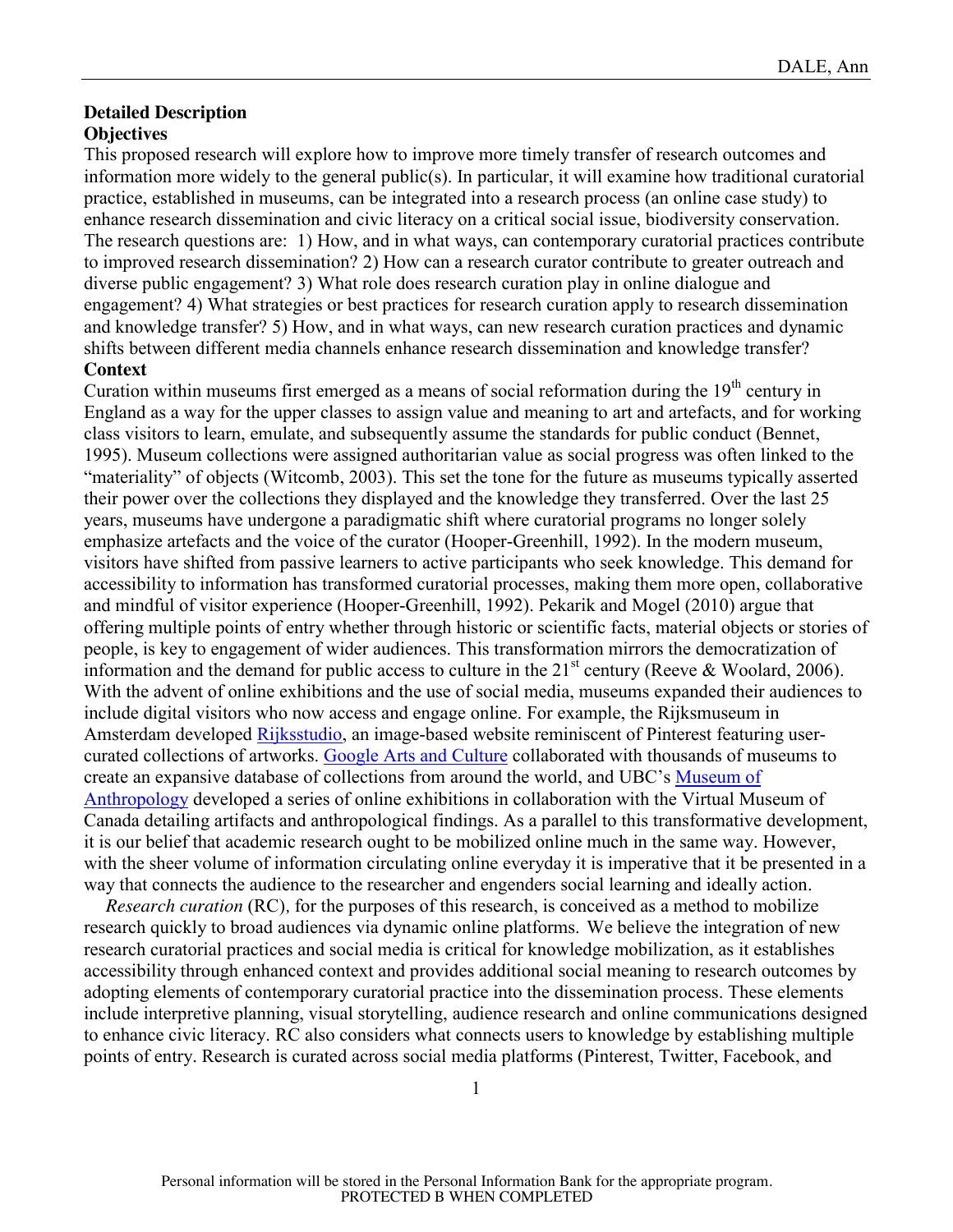YouTube), illustrated through data visualizations and videos, and reflected on in blog posts, and helps mobilize research as it is being produced on the ground, thereby shortening the time lag of the take-up of knowledge. Our objective is for this new practice to disseminate research further among diverse Canadians, enhance civic literacy around critical social issues, foster deeper connections to knowledge and bridge existing polarized debates leading to greater social learning.

A larger framework that shapes the curatorial trajectory of exhibition development in museums, applicable to our study, is interpretive planning. While this process was originally developed for informal learning-based institutions, including national parks and later museums, it can be adapted to the academic realm. As a roadmap for the thematic, interpretative and audience framework of an exhibition, it helps guide the organization, messaging, presentation and communication of information. This intentional, thoughtful and methodical process is intended to facilitate meaningful and effective learning experiences for visitors (Wells, Butler, & Koke, 2013). While the structure of this process varies according to project, it typically lays out the exhibition thesis, themes and context while framing audience objectives and communication plans in a concise document.

 Exhibitions disseminate information via curated labels and text panels containing stories, narratives and facts. They serve to "explain, guide, question, inform or provoke" readers (Serrell, 1996, p. 10) while facilitating "communication between a knowledgeable guide and an interested listener" (1996, p. 11). They are also presented alongside media—including images, videos and digital interactives—to offer multiple avenues for viewers to access, interpret and ultimately engage with information. A third relevant curatorial method is audience research. As a key phase in the development of exhibitions and educational programming in museums, audience research helps uncover the needs and expectations of different groups while providing museums with a greater understanding of how they can effectively engage existing and new visitors. Conducting such research also provides curators and educators with insight, necessary for future planning, into the use of their museum (Hooper-Greenhill, 1994).

*Content Curation—*In marketing circles, content curation is defined simply as finding content that others have created and/or posted online, and reposting it to your own social media feeds, often with added annotation, commentary, or context (Kanter, 2011; Mullan, 2011; Gaasterland, 2011). For this method to work, with respect to getting noticed by an audience, it must provide a service to the audience, which strong content curation practices do. Content curation is successful when it: a) begins with an awareness of an audience or community and their interests; b) finds strong content which speaks directly to that audience or community; c) tags the content appropriately using signifiers such as hashtags; and d) adds value by providing additional insight or context to the content. The reason why this practice is so valuable is because of the vastness of the participatory web (Shirky, 2010). Since everyone can contribute content online, and many do, the result is a type of information overload. Content curation thus provides a valuable service insofar as it provides a filter for information that other people can rely on. In that sense, curating content is not dissimilar from the practice of creating online Personal Learning Networks (PLNs) using social media tools (Wolf et al., 2011). In each case, content is chosen and shared with a community with the hope of growing that community and sharing something of value. Wilkes and Hodson (2013) operationalized the practice of content aggregation and curation as a specific means of sourcing and distributing content on a trend or issue as a way to teach blended and online students how to conduct digital research. They used content aggregators to find content, and then social media platforms and blogs to curate or share that content. Taking the concept of curation out of the marketing sphere, and borrowing from the literature on PLN's, they showed how students could leverage content curation not only to share a message with a community, but to also conduct a type of research on that community. They recommended that content curation always be thought of as a moving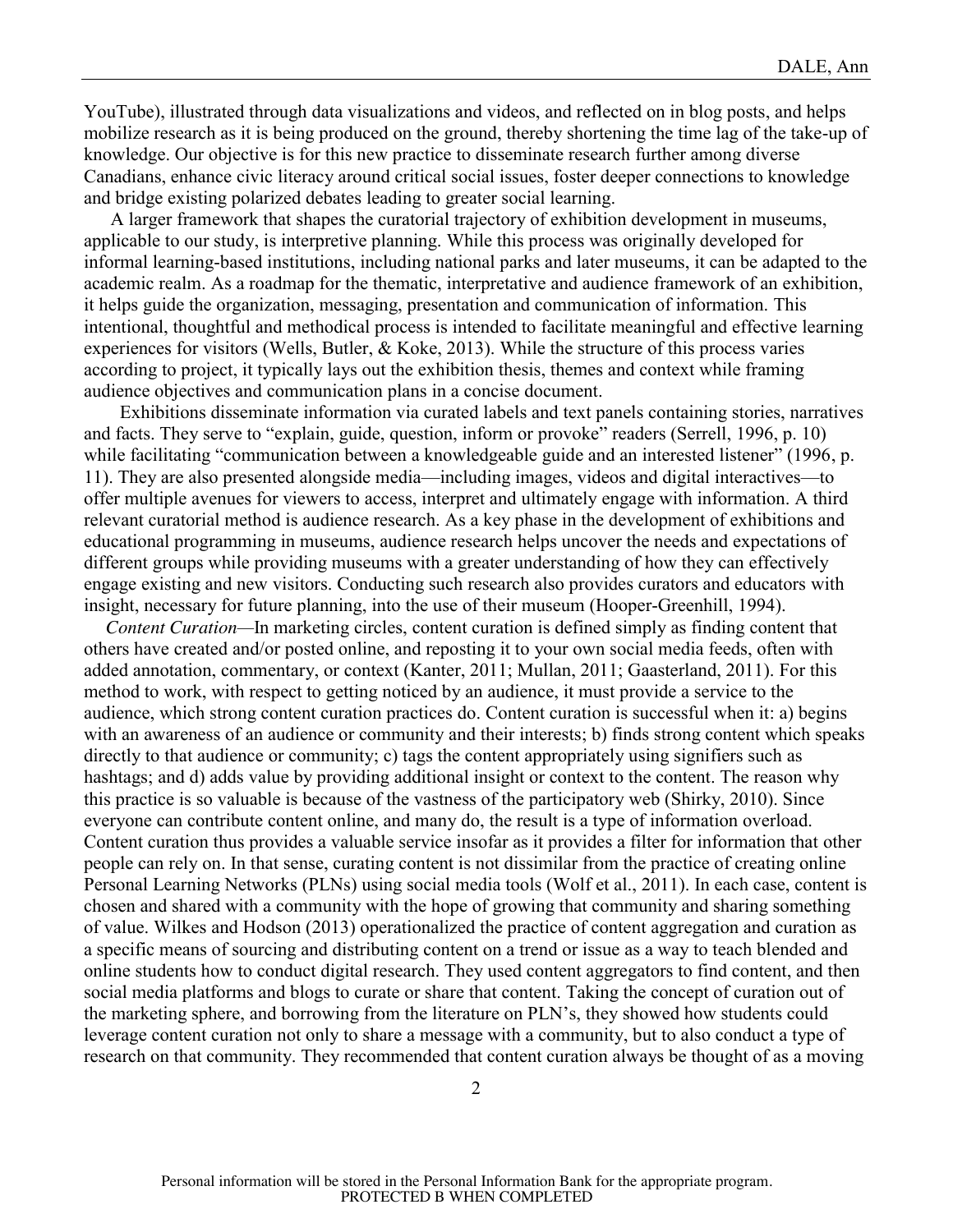target. In other words, one who is curating content must begin with an understanding of their target audience, but cannot also end there. Content curation is an iterative process, dialectic in nature , which relies on ongoing measurement of the performance of curated content, and adjustments where necessary to determine the direction of future posts (Wilkes & Hodson, 2013). If done correctly, and if content is appropriately tagged, curated posts can vastly outperform other types of content as the nature of folksonomic online tagging tends to follow a power-law distribution (Halpin, Robu & Shepherd, 2007).

*Biological diversity*, better known as biodiversity, is an intricate web of life composed of many varieties of living species and ecosystems driven by ecological systems (Environment and Climate Change Canada, 2011). According to the *2016 Living Planet Report* (WWF, 2016) 67% of wild animals will disappear by 2020. Human activity is now overpowering the planet, causing what many are calling the Anthropocene geological epoch (Rockstrom et al. 2009). Biodiversity conservation, therefore, is a critical imperative for the  $21<sup>st</sup>$  century. This specific issue was chosen as the focus of this proposed research project because it typifies the messy, wicked problem (Paquet, 1989; Levin et al. 2012) that "defy complete definition and easy or complete solutions due to the inherent and constantly evolving complexity of the system at stake" (Moser et al. 2012, p. 52). It is also critical given the lack of literacy and consensus in Canada around the drivers and barriers we are facing in its resolution—it is beyond any one sector, any one discipline, any one government to solve (Dale, 2001).

Social learning can be defined as "a change in understanding that goes beyond the individual to become situated in wider social units or communities of practice through social interactions between actors within social networks" (Reed, Evely, Cundill, Fazey, Glass, Laing, Newig, Parrish, Prell, Raymond, & Stringer, 2010). The goal of social learning is to mobilize relevant and useful knowledge across networks in order to contribute to action that improves a situation. There are three defining features of social learning: i) a change in understanding or practice occurs; ii) learning extends beyond the individual; and iii) how, through which modes, networks and social relations, this learning is mobilized (Reed et al., 2010). Knowledge dissemination is foundational for social learning, and we would argue that proactive transfer of research outcomes, particularly interdisciplinary research, is critical. Similar to social movement theory, in social learning a 'cognitive praxis' forms around a common goal or outcome in order to mobilize behavior change and broader societal action. For social learning to occur, the ideas and attitudes of these participants (small group) must diffuse to members of the wider social units or communities of practice to which they belong (Reed et al., 2010). This praxis may occur at the individual scale, influenced by cognitive and affective conditions, but until this learning contributes to exchange and learning at a broader scale, it does not classify as social learning (Reed et al., 2010).

Processes of social learning are considered to be both drivers of innovation and outcomes (Yuen et al., 2011). Building response capacity among institutions, networks and actors is viewed as necessary to deal with complexity and uncertainty and to enhance adaptive capacity and adaptive management approaches through involvement of diverse knowledges and stakeholder practices in decision-making processes (Bos et al., 2012; Hume, 2012; Walter & Hollings, 1990). An outcome of social learning is to understand how learning scales from the niche or individual level to the landscape or regime level or across to broader social units (Reed et al. 2010; Rodela, 2011). With communications technology, the potential for this acceleration is significant and requires experimentation and considered reflection on the ways communities can learn from one another (Dale, 2005; Dale & Naylor, 2005; Dale & Newman, 2008). The shift to web-based technologies presents the opportunity to disseminate information and knowledge easier, faster and with greater extent. This generates networks of exchange and learning that can build capacity and prevent the isolation innovators may face in taking innovative action alone. Much

3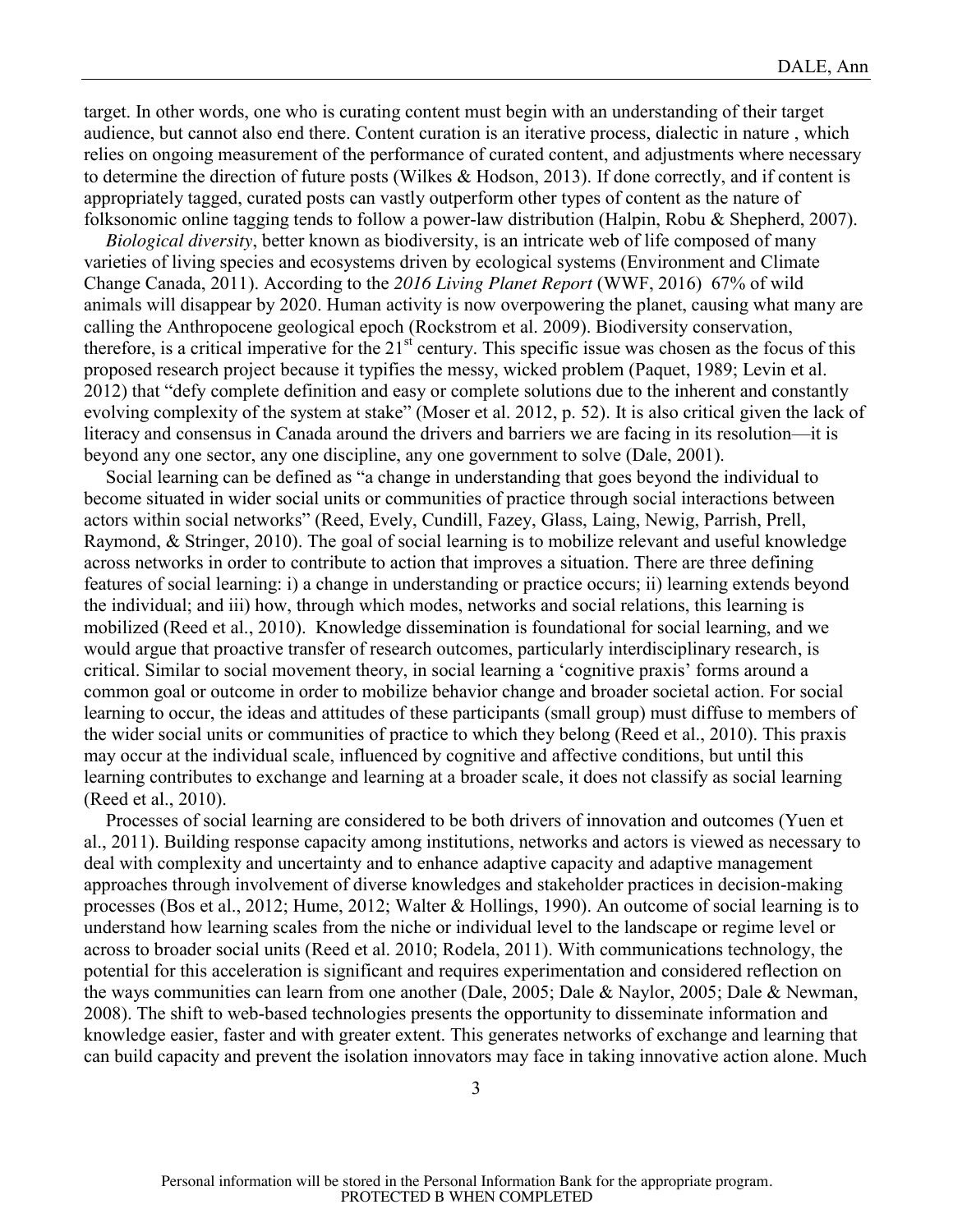of this knowledge is contextually dependent but some may be transferable.

Online environments can also help to build human and intellectual capital (understood as knowledge, wisdom, experiences, skills and capacity) by increasing access to 'outside' expertise by communities that ordinarily would not have such access, through forums independent of place and ability to pay for that expertise to travel. In fundamental ways, dialogue differs from consensus building, agenda setting or consultation, since it provides a more sustained, engaged, open-ended and inclusive modality of shared decision-making with the public. Renewed work on deepening civic engagement (McCoy et al., 2002), the recent identification of a 'democratic deficit,' along with the general recognition that 'something's wrong somewhere', suggest that these asymmetries are real. Complex developments over the last twenty years, particularly widespread dissatisfaction with electoral politics and policy development (see Citizens' Forum on Canada's Future, Theme Report, 1991), have pointed to the need for the state to include and account for an increasingly diverse society that wants 'in'− to play a greater role in decisions once thought to be the sole prerogative of the state (Dale, 2001).

## **Methodology and Methods**

This project will be guided by a case study methodology, and will use mixed methods – qualitative and quantitative. We will experiment with museum methodology by applying it to the taxonomy and content plan of our research website and social media channels. The project will also examine how exhibit label writing methodologies and their interpretive approach can be applied to web writing and its effect in transferring knowledge online. We will study how this is applicable to social media and website content curation to help determine how academic researchers can engage digital communities, effectively disseminate information and continually re-evaluate their curatorial approach.

*Biodiversity Case Study—*A series of virtual online conversations will be used as a case study to answer the research questions about the efficacy and effectiveness of research curation. Anecdotal evidence suggests public awareness and literacy regarding biodiversity is at the same stage of public awareness as sustainable development was in the late 1980s. Over 18 months, virtual online real-time e-Dialogues will be moderated by the PI exploring what biodiversity is, why it is important to conserve, what the drivers and barriers are to its conservation, what the solutions are and what steps need to be taken if Canada is serious about acting now. Expert panels will be convened including researchers from across the country, practitioners, NGO leaders and policy-makers. The e-panels will be accompanied by e-audiences who use a live chat feature to ask questions of the e-panelists at the end of their discussion. Following each conversation, it will be published and open to the public.

A sample of people (1/3) from the e-audience will receive surveys before and after each e-dialogue via survey software. Following the completion of the conversation series, we will conduct a series of open-ended, semi-structured interviews with a sub-sample of the e-audience. The qualitative and quantitative data we intend to uncover will address the following: a) audience demographics; b) how participants heard about our e-Dialogue event (social media, e-blast, website, friend/colleague, university, etc.; c) their reason for attending/joining; d) what they found engaging and compelling; e) what they suggest needs re-evaluation or adjustment; f) which subjects interested them the most and least; g) whether or not the e-Dialogue changed their opinion on the subject; h) whether or not they will take action on the ground. The information collected will help us determine what worked and what didn't work regarding our communication strategy, objectively (survey) and subjectively (interviews), and inform any future adjustments we make. It will also enrich our ongoing audience research since we are predominately measuring engagement online through quantitative analytics. Our interview and survey data findings will be used to develop research curation best practices.

A digital engagement strategy will be developed using the Digital Engagement Framework, a

4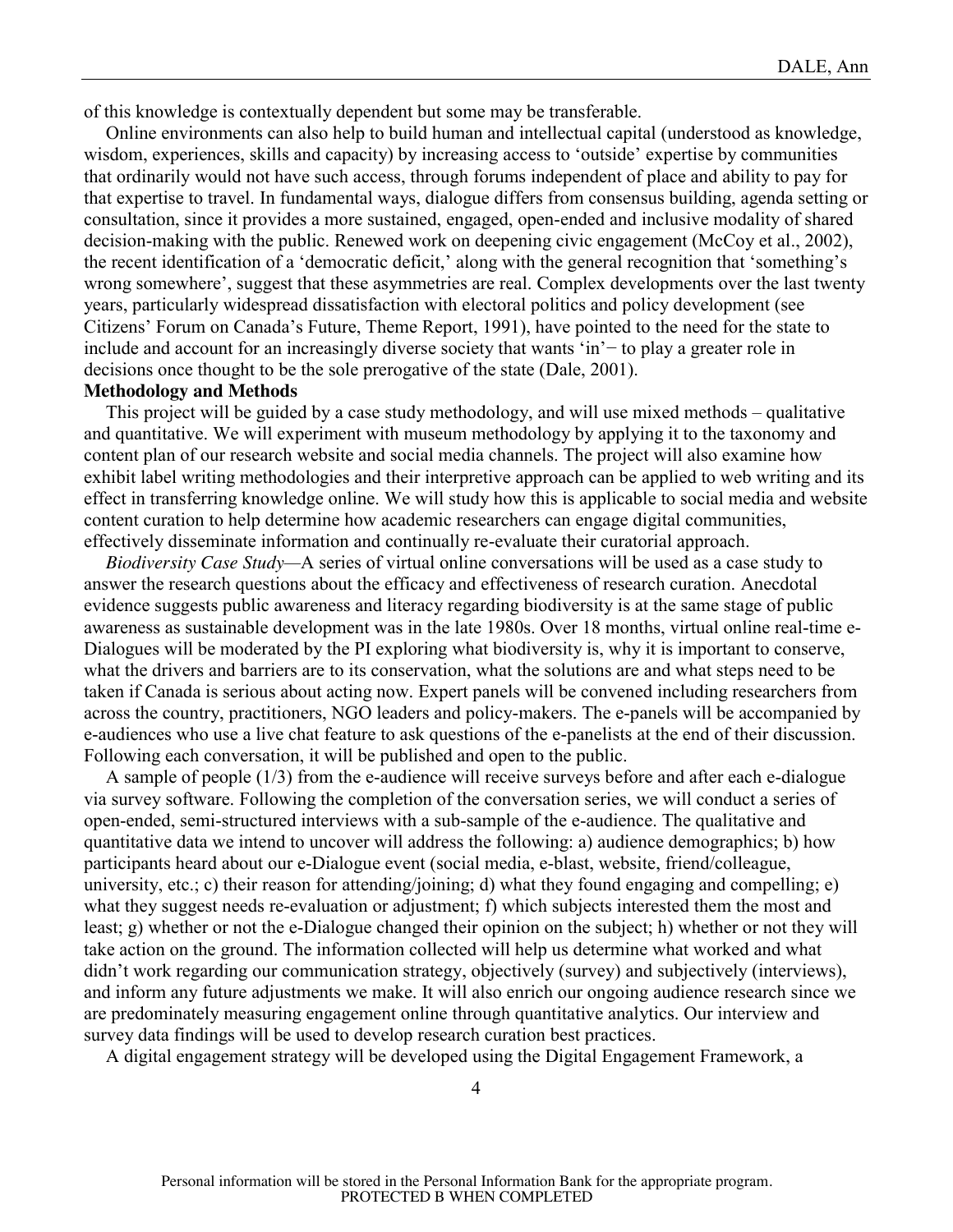downloadable tool which was originally developed for use in the culture, heritage and arts sectors. It was created to help institutions, such as museums, to "design the strategies, processes and technologies" needed to sustainably engage their audiences online through dialogue and knowledge sharing (Visser and Richardson, 2013, p. 6). The framework brings together elements of communications, marketing, audience development and new media strategies to establish a specialized engagement strategy (Visser and Richardson, 2013). In applying the most relevant elements of this methodology to our work, our goal is to uncover best practices in digital engagement that can be used by the research community.

To understand the reach of our posts better, we will employ tools such as netlytic.org (Gruzd, 2016) and the leading digital market research tool Sysomos (Cheng, Evans and Singh, 2009). These tools will allow us to scrape data from such social media platforms as Instagram, Twitter, and Facebook, and conduct a network analysis of conversations between users, to see whether opportunities exist to curate research in such a way that it reaches beyond the walls of online echo chambers (Hodson and Dale, in press). This approach will help us curate content according to the desires and needs of our online publics, adjusting performance when we see something is working, and pivoting when less effective.

Social media will be a primary tool used study the impact of integrating curatorial practices into a research process. It offers dynamic and fast-paced communication channels that are ideal for sharing research in real time. Because research concepts must be broken-down into easy to read posts, it forces users to communicate their knowledge in different ways. For example, research can be presented in various forms (of media)—including images, videos and interactive data visualizations. These enable users to communicate their work through different lenses, which is particularly important on social media as some users are naturally drawn to image-based posts, others prefer text-based dialogue, while some prefer learning through videos. Social media is also often successful when sharing content from websites, specifically from blogs. They feed Twitter and Facebook with content while inviting readers to delve deeper into real-time reflections, research processes and discoveries. By using different types of social media to circulate our academic research, we open an otherwise exclusive arena to include a farreaching audience.

Another key methodological approach to determine the efficacy and effectiveness of research curation will be to collect, measure and analyze the performance of our social media accounts in mobilizing our research—including Facebook, Twitter, Pinterest and YouTube. Using analytics tools built-in to our social media accounts, our students will collect metrics capturing a variety of data pertaining to our level of online engagement. This data will help us measure our reach (the number of people who see our content), our impressions (the number of times our content is displayed) and our level of engagement (the number of interactions people have with our content). These types of analytics will help us determine the following: 1) our most compelling content; 2) the number of retweets, shares, likes and comments; 3) user demographics; 4) the best times of the day to post content; 5) most effective forms of content (i.e. text, image, video or gif-based); and 6) number of clicks leading to our websites.

We will also use Buffer, a social media management tool, to not only track metrics but also efficiently curate and mobilize our research. This tool will enable our team of graduate students to post directly to our social media channels while capturing real-time analytics via reports measuring the indepth performance of our social media profiles. One metric type that will be invaluable is data that traces most clicked and least clicked posts. Another tool that will be used to track our online metrics is Google Analytics. Embedded in our CRC Research website, this tool provides in-depth data on user demographics, user trends and user navigational behaviour through websites. Downloadable reports can be created through customizable filters. These tools will reveal what resonates most with our audience and help us determine how to best curate our research on our website and across social media.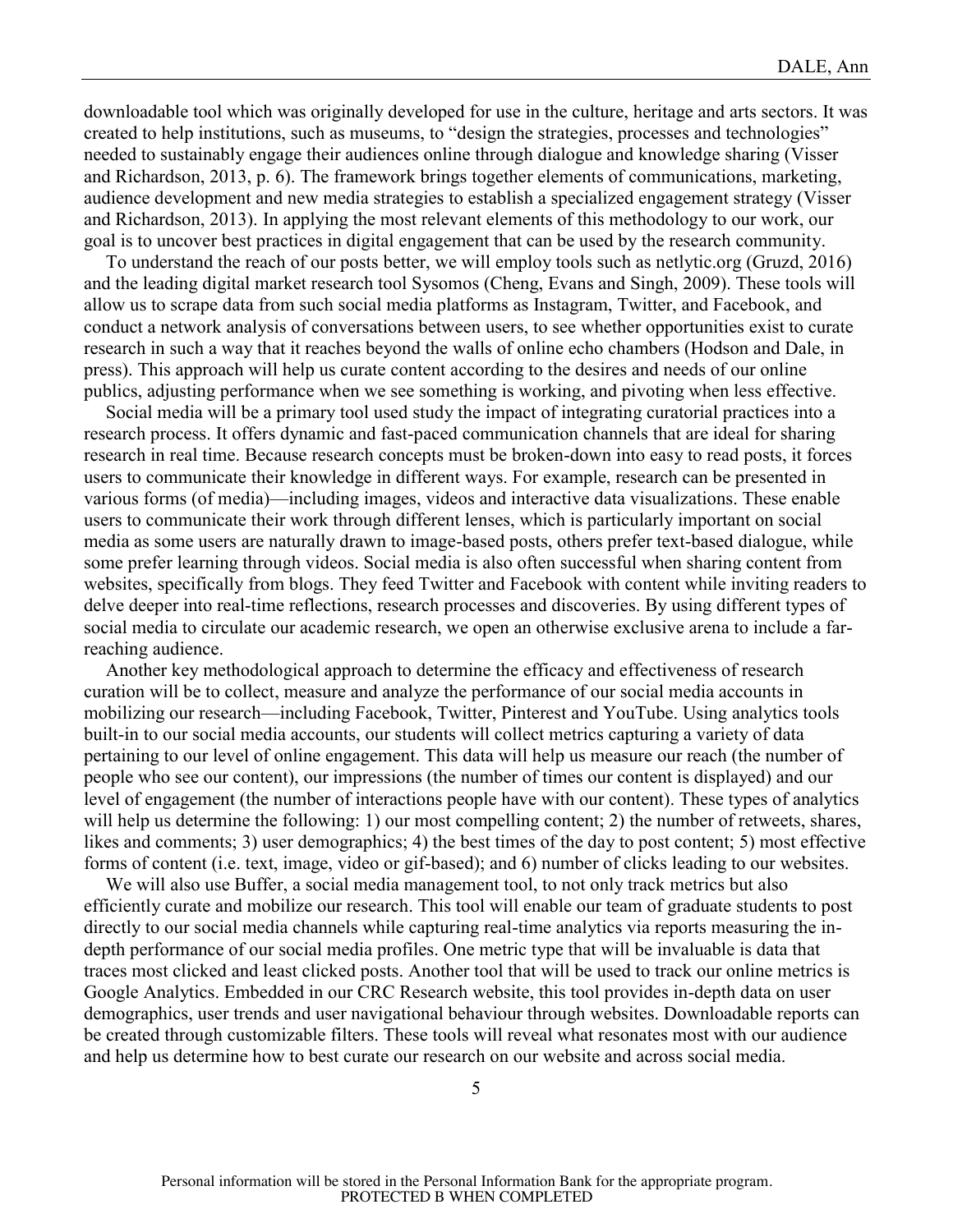## **References**

Bennett, T. (1995). *The Birth of the Museum: History, Theory, Politics*. London: Routledge.

- Bos, N., Zimmerman, A., Olson, J., Yew, J., Yerkie, J., Dahl, E., & Olson, G. (2007). From shared databases to communities of practice: A taxonomy of collaboratories. *Journal of Computer-Mediated Communication, 12*, 652-672
- Citizens' Forum on Canada's Future: Report to the people and Government of Canada. (1991). Privy Council Office: Canadian Government Publishing Center
- Dale, A., Luckerhoff, J., & Guillemette, F. (2012). Real time on-line conversations. In P. Vannini (ed.), *Popularizing Research: Engaging New Media, Genres, and Audiences*. New York: Peter Lang
- Dale, A. & Newman, L. 2008. Social capital: A necessary and sufficient condition. *Community Development Journal*, doi:10.1093/cdj/bsn028
- Dale, A. 2005. A perspective on the evolution of e-Dialogues concerning interdisciplinary research on sustainable development in Canada. *Ecology and Society*, *10*(1), 37 http://www.ecologyandsociety.org/vol10/iss1/art37/
- Dale, A., & Naylor, T. (2005). Dialogue and public space: An exploration of radio and information communications technologies*. Canadian Journal of Political Science*, *38*(1), 203-225
- Dale, A. (2001). *At the Edge: Sustainable Development for the 21st Century*. Vancouver: UBC Press
- Environment and Climate Change Canada. (2011). Nature at work: Why biodiversity is important to you! Retrieved from Environment and Climate Change Canada Website: http://www.ec.gc.ca/Publications/default.asp?lag=En&xml=9C6BF9B2-712E-4C56-B0B5- B5EF9351CBD2
- Etzionni, E. (2000). Creating good communities and good societies. *Contemporary Sociology, 29*(1), 188-195

Gaasterland, M. (2011, April 13). What is Content Curation? And how it's useful to you and your network. Social media tactics you can trust. Retrieved January 10, 2017 from http://www.michielgaasterland.com/content-marketing/what-is-content-curation-and-howit%E2%80%99s-useful-to-you-and-your-network/

- Gruzd, A. (2016). *Netlytic: Software for Automated Text and Social Network Analysis.* Available at http://Netlytic.org
- Hall, C., & Zarro, M. (2012a). Social curation on the website Pinterest. com. *Proceedings of the American Society for Information Science and Technology*, *49*(1), 1-9.
- Halpin, H., Robu, V., & Shepherd, H.A. (2007). *The complex dynamics of collaborative tagging.* Paper presented at the Proceedings of the 16th international conference on World Wide Web, Banff, Alberta, Canada.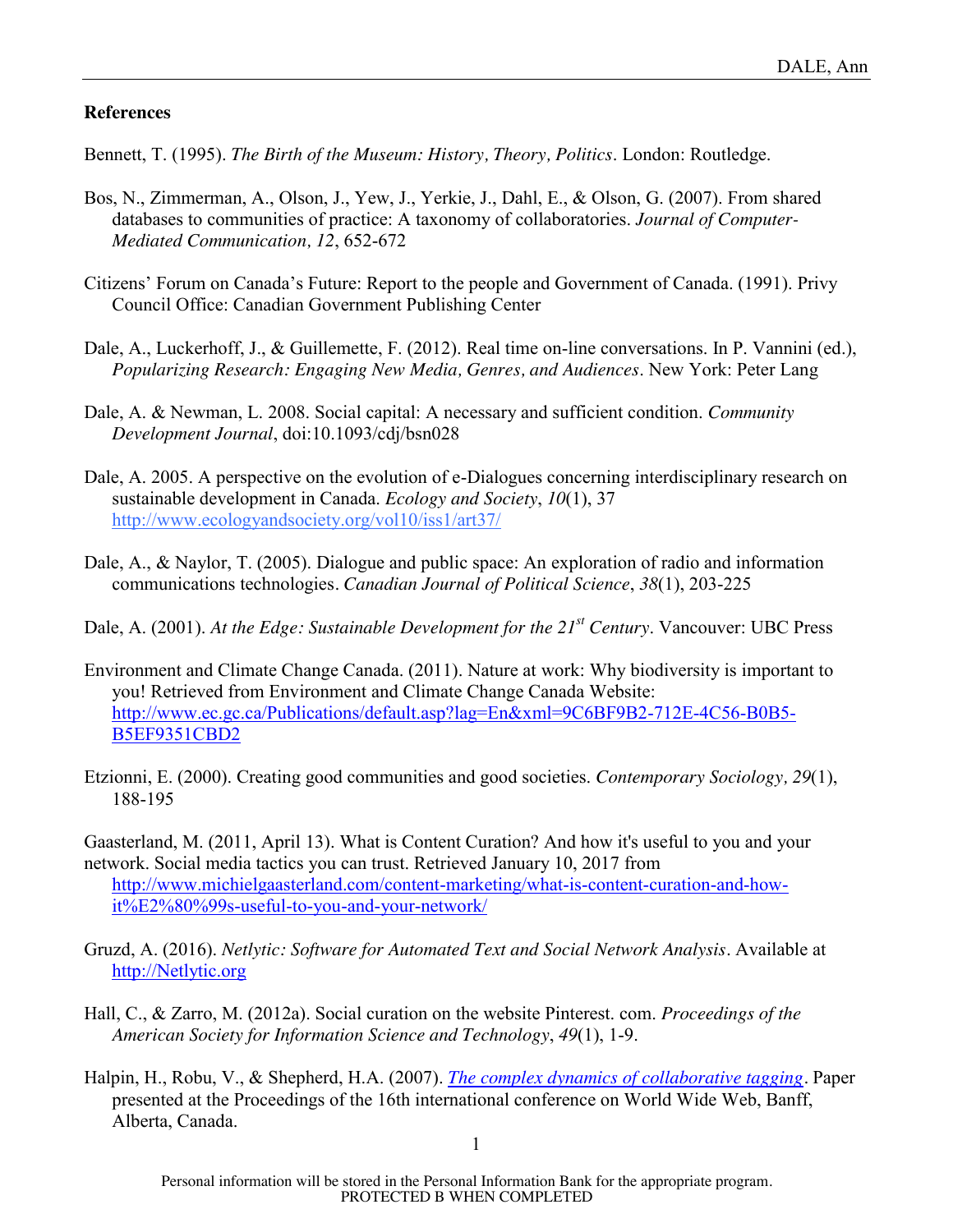Hooper-Greenhill, E. (1994). *Museums and their Visitors.* London: Routledge.

Hooper-Greenhill, E. (1992). *Museums and the Shaping of Knowledge.* London: Routledge.

- Hodson, J. & Dale, A. (n.d.). Agent of change or echo chamber: Climate change discourses on Instagram. *Environmental Communication* (submitted, under review).
- Hume, M. (2012). Adopting organisation learning theory in the classroom: advancing learning through the use of blogging and self-reflection. *International Journal of Learning and Change* (6), 1-2
- Jacobi, D., & Luckerhoff, J. (2009). Looking for non-publics. *Society and Leisure, 32*(1), 17-21
- Kanter, B. (2011, October 4). Content curation primer. Beth's Blog. Retrieved January 10, 2017 from http://www.bethkanter.org/content-curation-101/
- Levin, K., Cashore, B., Bernstein, S., & Auld, G. (2012). Overcoming the tragedy of super wicked problems: constraining our future selves to ameliorate global climate change. *Policy Science, 45,* 123-152
- McCoy, M., & Scully, P. (2002). Deliberative dialogue to expand civic engagement: What kind of talk does democracy need? *National Civic Review, 91*(2), 117-135
- Moser, S., Williams, J., & Boesch, D. (2012). Wicked challenges at land's end: Managing coastal vulnerability under climate change. *Annual Review of Environment and Resources, 37,* 51-78
- Mullan, E. (2011, November 30). What is content curation? *EContent* Magazine. Retrieved January 10, 2017 from http://www.econtentmag.com/Articles/ArticleReader.aspx?ArticleID=79167
- Newell, R., & Dale, A. (2015). Meeting the climate change challenge (MC<sup>3</sup>): The role of the internet in climate change research dissemination and knowledge mobilization. *Environmental Communications* (ahead of print), 1-20.
- Newell, R. & Dale, A. (2014). Mapping the complexities of on-line dialogue: An analytical model. *Forum: Qualitative Social Research, 15*(2), http://www.qualitativeresearch.net/index.php/fqs/article/view/2040/3647
- Norgaard, R.B. (1994). *Development Betrayed. The End of Progress and a Coevolutionary Revisioning of the Future.* London: Routledge Press.
- Paquet, G. (1989). A social learning framework for a wicked problem: The case of energy. *Energy Studies Review, 1*(1): 53-69
- Pekarik, A.J., & Mogel, B. (2010). Ideas, objects, or people? A Smithsonian exhibition team views/visitors anew. *Curator: The Museum Journal*, *53*(4), 465-482. doi: 10.1111/j.2151- 6952.2010.00047.x